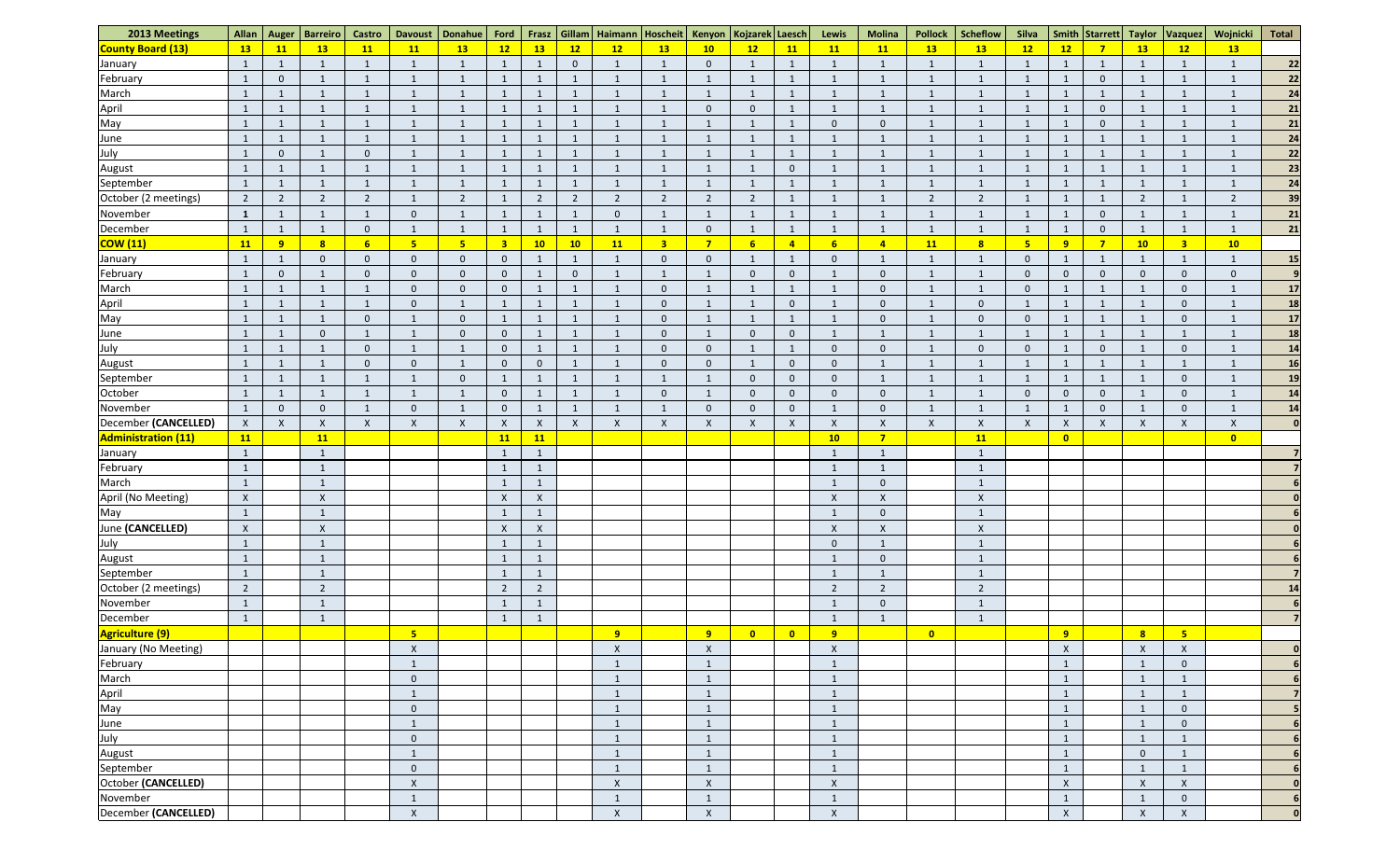| 2013 Meetings                    |                      |                | Allan   Auger   Barreiro | <b>Castro</b>           |                           | Davoust   Donahue   Ford  |                      |                                |                |                      | Frasz   Gillam   Haimann   Hoscheit   Kenyon   Kojzarek   Laesch |                | Lewis                     | <b>Molina</b><br><b>Pollock</b> | Scheflow                 | Silva                     |                | Smith Starrett |                         | Wojnicki<br>Taylor Vazquez | <b>Total</b> |
|----------------------------------|----------------------|----------------|--------------------------|-------------------------|---------------------------|---------------------------|----------------------|--------------------------------|----------------|----------------------|------------------------------------------------------------------|----------------|---------------------------|---------------------------------|--------------------------|---------------------------|----------------|----------------|-------------------------|----------------------------|--------------|
| Development (12)                 |                      |                | 12                       |                         |                           | 12                        |                      | 12                             | 12             | $\overline{7}$       | 9                                                                |                |                           |                                 |                          |                           | 13             |                | 12                      | 12                         |              |
| January                          |                      |                | $\mathbf{1}$             |                         |                           | $\overline{1}$            |                      | -1                             | $\overline{0}$ | $\overline{1}$       | $\overline{1}$                                                   |                |                           |                                 |                          |                           | 1              |                |                         |                            |              |
| February                         |                      |                | $\mathbf{1}$             |                         |                           | $\mathbf{1}$              |                      | $\mathbf{1}$                   |                | $\mathbf{0}$         | $\overline{0}$                                                   |                |                           |                                 |                          |                           | $\mathbf{1}$   |                |                         |                            |              |
| March                            |                      |                | $\mathbf{1}$             |                         |                           | $\mathbf{1}$              |                      | $\mathbf{1}$                   |                | 1                    | $\overline{1}$                                                   |                |                           |                                 |                          |                           | $\mathbf{1}$   |                |                         |                            |              |
| April                            |                      |                | $\mathbf{1}$             |                         |                           | $\mathbf{1}$              |                      | $\overline{0}$                 | $\overline{1}$ | $\overline{0}$       | $\overline{0}$                                                   |                |                           |                                 |                          |                           | $\mathbf{1}$   |                |                         | $\overline{0}$             |              |
| May                              |                      |                | $\sqrt{1}$               |                         |                           | $\overline{1}$            |                      | $\mathbf{1}$                   |                | $\overline{1}$       | $\overline{1}$                                                   |                |                           |                                 |                          |                           | $\mathbf{1}$   |                |                         |                            |              |
| June                             |                      |                | $\mathbf{1}$             |                         |                           | $\overline{1}$            |                      | $\mathbf{1}$                   | $\mathbf{1}$   | $\overline{1}$       | $\overline{1}$                                                   |                |                           |                                 |                          |                           | $\mathbf{1}$   |                | -1                      |                            |              |
| July                             |                      |                | $\mathbf{1}$             |                         |                           | $\mathbf{1}$              |                      | $\mathbf{1}$                   |                | $\mathbf{1}$         | $\overline{0}$                                                   |                |                           |                                 |                          |                           | $\mathbf{1}$   |                | $\overline{0}$          | $\mathbf{1}$               |              |
| August                           |                      |                | $\mathbf{1}$             |                         |                           | $\overline{1}$            |                      | $\mathbf{1}$                   |                | $\overline{0}$       | $\mathbf{1}$                                                     |                |                           |                                 |                          |                           | $\mathbf{1}$   |                |                         |                            |              |
| September                        |                      |                | $\mathbf{1}$             |                         |                           | 1                         |                      | $\mathbf{1}$                   |                | $\overline{1}$       | $\overline{1}$                                                   |                |                           |                                 |                          |                           | $\mathbf{1}$   |                |                         |                            |              |
| October                          |                      |                |                          |                         |                           | $\mathbf{1}$              |                      | $\mathbf{1}$                   |                | $\overline{0}$       | $\overline{1}$                                                   |                |                           |                                 |                          |                           | $\mathbf{1}$   |                |                         |                            |              |
| November                         |                      |                | $\overline{1}$           |                         |                           | 1                         |                      |                                | $\overline{1}$ | $\mathbf{1}$         | $\mathbf{1}$                                                     |                |                           |                                 |                          |                           | $\mathbf{1}$   |                |                         |                            |              |
| December (2 meetings)            |                      |                | $\mathbf{1}$             |                         |                           | $\mathbf{1}$              |                      | $\mathbf{1}$<br>$\overline{2}$ | $\overline{2}$ | $\overline{0}$       | $\mathbf{1}$                                                     |                |                           |                                 |                          |                           | $\overline{2}$ |                | $\overline{2}$          | $\overline{2}$             | 13           |
| <b>Energy/Evironmental (10)</b>  | $\overline{10}$      |                | 9                        | $\overline{\mathbf{0}}$ | 9                         | $\overline{\mathbf{8}}$   |                      |                                |                |                      | 10                                                               | $7^{\circ}$    | $\overline{\mathbf{8}}$   |                                 |                          |                           |                |                |                         |                            |              |
|                                  | $\mathbf{1}$         |                | $\mathbf{1}$             |                         | $\overline{1}$            | 1                         |                      |                                |                |                      | $\mathbf{1}$                                                     |                |                           |                                 |                          |                           |                |                |                         |                            |              |
| January<br>February              |                      |                | $\mathbf{1}$             |                         | $\overline{1}$            | $\mathbf{1}$              |                      |                                |                |                      | $\mathbf{1}$                                                     |                |                           |                                 |                          |                           |                |                |                         |                            |              |
| March                            |                      |                |                          |                         |                           | $\mathbf{1}$              |                      |                                |                |                      | - 1                                                              |                |                           |                                 |                          |                           |                |                |                         |                            |              |
|                                  |                      |                |                          |                         | $\overline{0}$            |                           |                      |                                |                |                      |                                                                  |                |                           |                                 |                          |                           |                |                |                         |                            |              |
| April                            |                      |                |                          |                         |                           | $\overline{1}$            |                      |                                |                |                      | $\overline{1}$                                                   |                |                           |                                 |                          |                           |                |                |                         |                            |              |
| May                              | $\mathbf{1}$         |                | $\mathbf{1}$             |                         | $\overline{1}$            | $\overline{1}$            |                      |                                |                |                      | $\mathbf{1}$                                                     | $\mathbf{0}$   | $\Omega$                  |                                 |                          |                           |                |                |                         |                            |              |
| June                             | $\mathbf{1}$         |                | $\Omega$                 |                         | $\overline{1}$            | $\overline{1}$            |                      |                                |                |                      | $\overline{1}$                                                   | $\mathbf{0}$   |                           |                                 |                          |                           |                |                |                         |                            |              |
| <b>July (CANCELLED)</b>          | $\mathsf{X}$         |                | $\pmb{\mathsf{X}}$       |                         | $\boldsymbol{X}$          | $\boldsymbol{X}$          |                      |                                |                |                      | $\boldsymbol{X}$                                                 | $\mathsf{X}$   | $\boldsymbol{\mathsf{X}}$ |                                 |                          |                           |                |                |                         |                            |              |
| August                           | $\mathbf{1}$         |                | $\mathbf{1}$             |                         | $\overline{1}$            | 1                         |                      |                                |                |                      | $\mathbf{1}$                                                     |                | $\overline{0}$            |                                 |                          |                           |                |                |                         |                            |              |
| September (CANCELLED)            | $\mathsf{X}$         |                | $\pmb{\mathsf{X}}$       |                         | $\boldsymbol{\mathsf{X}}$ | $\boldsymbol{X}$          |                      |                                |                |                      | $\lambda$                                                        | $\mathsf{X}$   | $\lambda$                 |                                 |                          |                           |                |                |                         |                            |              |
| October                          |                      |                |                          |                         |                           | $\overline{0}$            |                      |                                |                |                      |                                                                  |                |                           |                                 |                          |                           |                |                |                         |                            |              |
| November                         |                      |                |                          |                         |                           | $\mathbf{1}$              |                      |                                |                |                      | $\mathbf{1}$                                                     | $\overline{0}$ |                           |                                 |                          |                           |                |                |                         |                            |              |
| December                         | $\mathbf{1}$         |                | $\overline{1}$           |                         | $\overline{1}$            | $\overline{0}$            |                      |                                |                |                      | $\mathbf{1}$                                                     |                |                           |                                 |                          |                           |                |                |                         |                            |              |
| <b>Executive (12)</b><br>January | 12<br>$\overline{1}$ | 9              |                          | 12<br>$\mathbf{1}$      |                           | <b>11</b><br>$\mathbf{1}$ | 12<br>$\overline{1}$ | 12<br>$\mathbf{1}$             |                | 11<br>$\overline{1}$ | 10<br>1                                                          | 10             |                           | 11                              |                          | <b>11</b><br>$\mathbf{1}$ | 9 <sup>°</sup> |                | 11                      | 12<br>$\overline{1}$       | 10           |
| February                         | $\mathbf{1}$         | $\overline{0}$ |                          | $\mathbf{1}$            |                           | 1                         | $\mathbf{1}$         | $\mathbf{1}$                   |                | $\overline{1}$       | $\mathbf{1}$                                                     | 1              |                           | $\mathbf{1}$                    |                          | $\mathbf{1}$              | $\mathbf{1}$   |                | -1                      | $\mathbf{1}$               | 13           |
| March                            | $\mathbf{1}$         |                |                          | $\mathbf{1}$            |                           | 1                         | $\mathbf{1}$         |                                |                | $\mathbf{0}$         | $\overline{1}$                                                   |                |                           | $\overline{1}$                  |                          |                           | $\mathbf{0}$   |                |                         |                            | $12$         |
|                                  | $\mathbf{1}$         | $\overline{1}$ |                          | $\mathbf{1}$            |                           | 1                         | $\mathbf{1}$         | $\mathbf{1}$                   |                | $\overline{1}$       | $\overline{1}$                                                   |                |                           | $\mathbf{1}$                    |                          | $\mathbf{1}$              |                |                |                         |                            | 14           |
| April<br>May                     | $\mathbf{1}$         | $\mathbf{1}$   |                          | $\mathbf{1}$            |                           | $\mathbf{1}$              | $\mathbf{1}$         |                                |                | $\overline{1}$       |                                                                  |                |                           |                                 |                          |                           |                |                |                         |                            | 14           |
| June                             | $\mathbf{1}$         | $\mathbf{1}$   |                          | $\mathbf{1}$            |                           | $\overline{0}$            | $\mathbf{1}$         | $\mathbf{1}$                   |                | $\mathbf{1}$         | $\overline{0}$                                                   | 1              |                           | $\overline{1}$                  |                          | $\mathbf{1}$              | $\overline{0}$ |                | $\mathbf{1}$            |                            | 11           |
| July                             | $\mathbf{1}$         | $\overline{0}$ |                          | $\overline{1}$          |                           | 1                         | $\mathbf{1}$         | $\mathbf{1}$                   |                | $\mathbf{1}$         | $\overline{1}$                                                   | $\overline{0}$ |                           | $\overline{1}$                  |                          | $\mathbf{1}$              | $\mathbf{1}$   |                | $\mathbf{1}$            | $\mathbf{1}$               | $12$         |
| August                           | $\mathbf{1}$         | $\mathbf{1}$   |                          | $\mathbf{1}$            |                           | $\overline{1}$            | $\mathbf{1}$         | $\mathbf{1}$                   |                | $\overline{1}$       | $\overline{1}$                                                   | 1              |                           | $\overline{1}$                  |                          | $\overline{0}$            | $\mathbf{1}$   |                | $\mathbf{1}$            | $\overline{1}$             | 13           |
| September                        | $\mathbf{1}$         | $\mathbf{1}$   |                          | $\mathbf{1}$            |                           | $\mathbf{1}$              | $\mathbf{1}$         | $\mathbf{1}$                   |                | $\mathbf{1}$         | $\mathbf{1}$                                                     | $\mathbf{1}$   |                           | $\mathbf{1}$                    |                          | $\mathbf{1}$              | $\mathbf{1}$   |                | $\overline{\mathbf{1}}$ | $\mathbf{1}$               | 14           |
| October                          | $\mathbf{1}$         | $\mathbf{1}$   |                          | $\mathbf{1}$            |                           | 1                         | $\mathbf{1}$         | $\mathbf{1}$                   |                | $\overline{1}$       | $\overline{0}$                                                   |                |                           | $\overline{1}$                  |                          | $\overline{1}$            | $\mathbf{1}$   |                |                         |                            | 13           |
| November                         | $\mathbf{1}$         | $\overline{1}$ |                          | $\mathbf{1}$            |                           | $\overline{1}$            | $\mathbf{1}$         | $\mathbf{1}$                   |                | $\overline{1}$       | $\overline{1}$                                                   |                |                           | $\mathbf{1}$                    |                          | $\mathbf{1}$              | $\mathbf{1}$   |                |                         | $\mathbf{1}$               | 14           |
| December                         | $\mathbf{1}$         | $\mathbf{1}$   |                          | $\mathbf{1}$            |                           | 1                         | $\mathbf{1}$         | $\mathbf{1}$                   |                | $\mathbf{1}$         | $\overline{1}$                                                   |                |                           | $\overline{1}$                  |                          | $\mathbf{1}$              | $\mathbf{1}$   |                |                         |                            | 14           |
| <b>Finance/Budget (12)</b>       |                      |                | <b>11</b>                | 9                       | $\bullet$                 |                           |                      | 10                             | 12             | 12                   |                                                                  |                |                           |                                 | 12                       |                           |                | 10             |                         |                            |              |
| January                          |                      |                | $\mathbf{1}$             | $\mathbf{1}$            |                           |                           |                      | $\mathbf{1}$                   | $\mathbf{1}$   | $\mathbf{1}$         |                                                                  |                |                           |                                 | $\mathbf{1}$             |                           |                | $\mathbf{1}$   |                         |                            |              |
| February                         |                      |                | $\mathbf{1}$             | $\mathbf{1}$            |                           |                           |                      | $\mathbf{1}$                   | $\overline{1}$ | $\overline{1}$       |                                                                  |                |                           |                                 | $\overline{1}$           |                           |                | $\mathbf{1}$   |                         |                            |              |
| March                            |                      |                | $\mathbf{1}$             | $\overline{0}$          |                           |                           |                      | $\mathbf{1}$                   | 1              | $\mathbf{1}$         |                                                                  |                |                           |                                 | $\overline{\phantom{0}}$ |                           |                | $\mathbf{1}$   |                         |                            |              |
| April                            |                      |                | $\mathbf{1}$             | $\mathbf{1}$            |                           |                           |                      | $\mathbf{1}$                   |                | 1                    |                                                                  |                |                           |                                 | $\mathbf{1}$             |                           |                | ÷.             |                         |                            |              |
| $\overline{\text{May}}$          |                      |                | $\mathbf{1}$             | $\mathbf{1}$            |                           |                           |                      | $\overline{0}$                 |                | $\overline{1}$       |                                                                  |                |                           |                                 | $\mathbf{1}$             |                           |                | $\overline{1}$ |                         |                            |              |
| June                             |                      |                |                          | -1                      |                           |                           |                      | $\mathbf{1}$                   |                | 1                    |                                                                  |                |                           |                                 | $\mathbf{1}$             |                           |                |                |                         |                            |              |
| July                             |                      |                | 1                        | $\mathbf{1}$            |                           |                           |                      | $\mathbf{1}$                   | -1             | $\mathbf{1}$         |                                                                  |                |                           |                                 | $\mathbf{1}$             |                           |                | $\mathbf{1}$   |                         |                            |              |
| August                           |                      |                | $\mathbf{1}$             | $\mathbf{1}$            |                           |                           |                      | $\mathbf{1}$                   | $\mathbf{1}$   | $\mathbf{1}$         |                                                                  |                |                           |                                 | $\mathbf{1}$             |                           |                | $\mathbf{1}$   |                         |                            |              |
| September (2 meetings)           |                      |                | $\overline{2}$           | $\mathbf{1}$            |                           |                           |                      | $\mathbf{1}$                   | $\overline{2}$ | $\overline{2}$       |                                                                  |                |                           |                                 | $\overline{2}$           |                           |                | $\mathbf{1}$   |                         |                            | 11           |
| October                          |                      |                | $\mathbf 0$              | $\mathbf{1}$            |                           |                           |                      | $\mathbf{1}$                   | $\mathbf{1}$   | $\mathbf{1}$         |                                                                  |                |                           |                                 | $\mathbf{1}$             |                           |                | $\mathbf{1}$   |                         |                            |              |
| November                         |                      |                |                          | $\overline{0}$          |                           |                           |                      | $\mathbf{1}$                   |                | 1                    |                                                                  |                |                           |                                 | - 1                      |                           |                | $\overline{0}$ |                         |                            |              |
| December (CANCELLED)             |                      |                | $\pmb{\mathsf{X}}$       | $\mathsf{X}$            |                           |                           |                      | $\mathsf{X}$                   | $\pmb{\chi}$   | $\mathsf X$          |                                                                  |                |                           |                                 | $\mathsf{X}$             |                           |                | $\pmb{\chi}$   |                         |                            | 0            |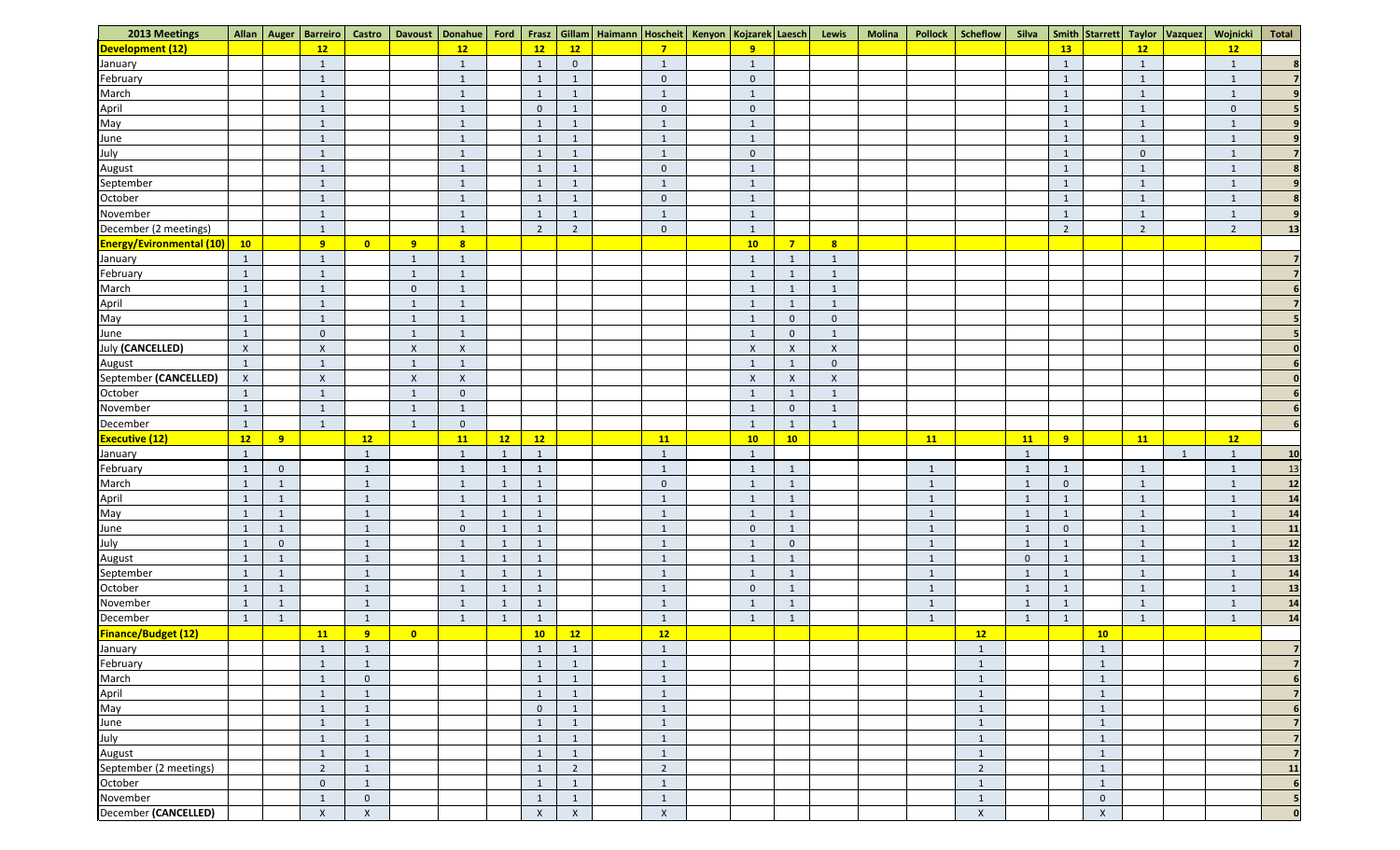| 2013 Meetings               |                           | Allan   Auger   Barreiro   Castro |                |                | Davoust   Donahue   Ford   Frasz   Gillam   Haimann   Hoscheit   Kenyon   Kojzarek   Laesch   Lewis |                  |                |              |                         |                  |                           | <b>Molina</b>   |                           | Pollock   Scheflow      | Silva   Smith   Starrett   Taylor |                           | Vazquez                   | Wojnicki                | Total          |
|-----------------------------|---------------------------|-----------------------------------|----------------|----------------|-----------------------------------------------------------------------------------------------------|------------------|----------------|--------------|-------------------------|------------------|---------------------------|-----------------|---------------------------|-------------------------|-----------------------------------|---------------------------|---------------------------|-------------------------|----------------|
| <b>Human Services (14)</b>  |                           |                                   | <b>13</b>      | 11             |                                                                                                     |                  |                | 11           |                         |                  |                           | $5\overline{5}$ |                           |                         | 10                                | 14                        | 10                        |                         |                |
| January                     |                           |                                   | -1             | $\overline{1}$ |                                                                                                     |                  |                |              |                         |                  |                           | $\mathbf{1}$    |                           |                         | -1                                | $\overline{1}$            | $\overline{0}$            |                         |                |
| February                    |                           |                                   | $\mathbf{1}$   | $\overline{1}$ |                                                                                                     |                  |                | $\mathbf 0$  |                         |                  |                           | $\mathbf 0$     |                           |                         | $\mathbf{0}$                      | 1                         | $\mathbf{1}$              |                         |                |
| March                       |                           |                                   | $\mathbf{1}$   | $\overline{1}$ |                                                                                                     |                  |                | $\mathbf{1}$ |                         |                  |                           | $\Omega$        |                           |                         |                                   | $\overline{1}$            | $\overline{1}$            |                         |                |
| April (2 meetings)          |                           |                                   | $\overline{2}$ | $\overline{2}$ |                                                                                                     |                  |                | $\mathbf{1}$ |                         |                  |                           | $\mathbf{1}$    |                           |                         | $\overline{2}$                    | $\overline{2}$            | $\overline{2}$            |                         | 12             |
| May                         |                           |                                   | $\mathbf{1}$   | $\overline{0}$ |                                                                                                     |                  |                |              |                         |                  |                           | $\overline{0}$  |                           |                         | $\overline{0}$                    |                           |                           |                         |                |
| June                        |                           |                                   | $\mathbf{1}$   | $\overline{1}$ |                                                                                                     |                  |                | $\mathbf{1}$ |                         |                  |                           | $\mathbf{1}$    |                           |                         | $\mathbf{1}$                      | 1                         | $\overline{1}$            |                         |                |
| July                        |                           |                                   | $\mathbf{1}$   | $\overline{0}$ |                                                                                                     |                  |                | $\mathbf{1}$ |                         |                  |                           | $\overline{0}$  |                           |                         | $\mathbf{1}$                      | $\mathbf{1}$              | $\mathbf{1}$              |                         |                |
| August                      |                           |                                   | $\mathbf{1}$   |                |                                                                                                     |                  |                |              |                         |                  |                           | $\overline{0}$  |                           |                         |                                   | $\mathbf{1}$              |                           |                         |                |
| September                   |                           |                                   | $\mathbf{1}$   | $\overline{1}$ |                                                                                                     |                  |                | $\mathbf{1}$ |                         |                  |                           | $\mathbf 0$     |                           |                         |                                   | $\overline{1}$            | $\overline{0}$            |                         |                |
| October (2 meetings)        |                           |                                   | $\mathbf{1}$   | $\overline{1}$ |                                                                                                     |                  |                | $\mathbf{1}$ |                         |                  |                           | $\mathbf{1}$    |                           |                         | $\overline{0}$                    | $\overline{2}$            | $\overline{2}$            |                         |                |
| November                    |                           |                                   | $\mathbf{1}$   | $\overline{1}$ |                                                                                                     |                  |                | $\mathbf{1}$ |                         |                  |                           | $\mathbf{1}$    |                           |                         |                                   |                           | $\overline{0}$            |                         |                |
| December                    |                           |                                   | -1             | $\overline{1}$ |                                                                                                     |                  |                | $\mathbf{1}$ |                         |                  |                           | $\overline{0}$  |                           |                         | -1                                | -1                        | $\overline{0}$            |                         |                |
| <b>Jobs (10)</b>            |                           |                                   |                |                | 10                                                                                                  | 10               |                |              | $\overline{\mathbf{8}}$ | $\mathbf{8}$     | 10                        |                 | 10                        |                         |                                   | 10                        |                           |                         |                |
| January (No Meeting)        |                           |                                   |                |                | $\mathsf{X}$                                                                                        | $\boldsymbol{X}$ |                |              | $\boldsymbol{X}$        | $\mathsf{X}$     | $\boldsymbol{\mathsf{X}}$ |                 | $\boldsymbol{\mathsf{X}}$ |                         |                                   | $\pmb{\times}$            |                           |                         |                |
| February                    |                           |                                   |                |                | 1                                                                                                   |                  |                |              |                         |                  |                           |                 | $\overline{1}$            |                         |                                   |                           |                           |                         |                |
| March                       |                           |                                   |                |                | $\mathbf{1}$                                                                                        | $\overline{1}$   |                |              | $\overline{1}$          |                  |                           |                 | $\overline{1}$            |                         |                                   | 1                         |                           |                         |                |
| April                       |                           |                                   |                |                | $\sqrt{1}$                                                                                          |                  |                |              | $\overline{0}$          |                  |                           |                 | $\mathbf 1$               |                         |                                   |                           |                           |                         |                |
| May                         |                           |                                   |                |                | $\mathbf{1}$                                                                                        | $\mathbf{1}$     |                |              | $\mathbf{1}$            |                  |                           |                 | $\overline{1}$            |                         |                                   | -1                        |                           |                         |                |
| June                        |                           |                                   |                |                | $\mathbf{1}$                                                                                        | $\overline{1}$   |                |              | $\overline{1}$          | $\overline{0}$   |                           |                 | $\overline{1}$            |                         |                                   | $\overline{1}$            |                           |                         |                |
| July                        |                           |                                   |                |                | $\mathbf{1}$                                                                                        | $\mathbf{1}$     |                |              | $\overline{0}$          | $\overline{0}$   | -1                        |                 | $\mathbf{1}$              |                         |                                   | $\mathbf{1}$              |                           |                         |                |
| August                      |                           |                                   |                |                | $\mathbf{1}$                                                                                        | $\mathbf{1}$     |                |              | $\mathbf{1}$            | $\mathbf{1}$     | -1                        |                 | $\mathbf{1}$              |                         |                                   | $\mathbf{1}$              |                           |                         |                |
| September                   |                           |                                   |                |                | $\mathbf{1}$                                                                                        |                  |                |              |                         |                  |                           |                 | - 1                       |                         |                                   |                           |                           |                         |                |
| October                     |                           |                                   |                |                | $\mathbf{1}$                                                                                        | $\mathbf{1}$     |                |              | $\overline{1}$          |                  |                           |                 | $\mathbf{1}$              |                         |                                   | $\mathbf{1}$              |                           |                         |                |
| November                    |                           |                                   |                |                | $\mathbf{1}$                                                                                        |                  |                |              | $\overline{1}$          |                  |                           |                 | $\mathbf 1$               |                         |                                   |                           |                           |                         |                |
| December (CANCELLED)        |                           |                                   |                |                | $\mathsf{X}$                                                                                        | $\boldsymbol{X}$ |                |              | $\boldsymbol{X}$        | $\boldsymbol{X}$ | $\boldsymbol{\mathsf{X}}$ |                 | $\boldsymbol{X}$          |                         |                                   | $\boldsymbol{X}$          |                           |                         |                |
| Judicial/Public Safety (11) | 11                        | 10                                |                |                | 11                                                                                                  | 11               |                |              |                         |                  |                           |                 | 11                        | 10                      |                                   |                           |                           | 11                      |                |
| January                     | $\overline{1}$            | $\overline{0}$                    |                |                | $\mathbf{1}$                                                                                        | $\mathbf{1}$     |                |              |                         |                  |                           |                 | $\mathbf{1}$              | $\overline{\mathbf{1}}$ |                                   |                           |                           | $\mathbf{1}$            |                |
| February                    | $\mathbf{1}$              |                                   |                |                | $\mathbf{1}$                                                                                        | $\mathbf{1}$     |                |              |                         |                  |                           |                 | $\mathbf{1}$              | - 1                     |                                   |                           |                           | $\mathbf{1}$            |                |
| March                       | $\mathbf{1}$              |                                   |                |                | $\mathbf{1}$                                                                                        | $\mathbf{1}$     |                |              |                         |                  |                           |                 | $\overline{1}$            |                         |                                   |                           |                           | $\mathbf{1}$            |                |
|                             | $\mathbf{1}$              | 1                                 |                |                | $\mathbf{1}$                                                                                        | $\mathbf{1}$     |                |              |                         |                  |                           |                 | $\mathbf{1}$              | $\overline{\mathbf{1}}$ |                                   |                           |                           | $\mathbf{1}$            |                |
| April<br>May                | $\mathbf{1}$              |                                   |                |                | $\mathbf{1}$                                                                                        |                  |                |              |                         |                  |                           |                 | -1                        |                         |                                   |                           |                           | $\mathbf{\overline{1}}$ |                |
| June                        | $\mathbf{1}$              |                                   |                |                | $\mathbf{1}$                                                                                        | $\mathbf{1}$     |                |              |                         |                  |                           |                 | $\overline{1}$            |                         |                                   |                           |                           | $\mathbf{1}$            |                |
| July                        | $\mathbf{1}$              | $\mathbf{1}$                      |                |                | $\mathbf{1}$                                                                                        | $\mathbf{1}$     |                |              |                         |                  |                           |                 | $\mathbf{1}$              | $\overline{1}$          |                                   |                           |                           | $\mathbf{1}$            |                |
| August                      | $\mathbf{1}$              | $\mathbf 1$                       |                |                | $\mathbf{1}$                                                                                        | $\overline{1}$   |                |              |                         |                  |                           |                 | $\overline{\mathbf{1}}$   | - 1                     |                                   |                           |                           | $\mathbf{1}$            |                |
| September                   | $\mathbf{1}$              | 1                                 |                |                | $\mathbf{1}$                                                                                        | $\mathbf{1}$     |                |              |                         |                  |                           |                 | $\sqrt{1}$                | $\overline{0}$          |                                   |                           |                           | $\mathbf 1$             |                |
| October                     | $\mathbf{1}$              | 1                                 |                |                | $\mathbf{1}$                                                                                        | $\mathbf{1}$     |                |              |                         |                  |                           |                 | $\overline{\phantom{0}}$  |                         |                                   |                           |                           | $\mathbf{1}$            |                |
| November                    | $\mathbf{1}$              | $\mathbf{1}$                      |                |                | $\mathbf{1}$                                                                                        | $\mathbf{1}$     |                |              |                         |                  |                           |                 | $\overline{1}$            | $\overline{\mathbf{1}}$ |                                   |                           |                           | $\mathbf{1}$            |                |
| December (CANCELLED)        | $\mathsf{X}$              | $\pmb{\mathsf{X}}$                |                |                | $\mathsf X$                                                                                         | $\boldsymbol{X}$ |                |              |                         |                  |                           |                 | $\boldsymbol{\mathsf{X}}$ | $\mathsf{X}$            |                                   |                           |                           | $\pmb{\mathsf{X}}$      | 0 <sup>l</sup> |
| Legislative (7)             | $\overline{7}$            |                                   |                |                |                                                                                                     |                  | $\overline{7}$ |              |                         | $\overline{7}$   | $6\overline{6}$           |                 | $\overline{7}$            |                         |                                   | 5 <sub>5</sub>            | $\overline{\mathbf{2}}$   |                         |                |
| January                     | $\mathbf{1}$              |                                   |                |                |                                                                                                     |                  | $\mathbf{1}$   |              |                         |                  |                           |                 | $\overline{\mathbf{1}}$   |                         |                                   | $\mathbf{1}$              | $\mathbf{1}$              |                         |                |
| February                    | $\mathbf{1}$              |                                   |                |                |                                                                                                     |                  | $\mathbf{1}$   |              |                         |                  |                           |                 | $\overline{\mathbf{1}}$   |                         |                                   | -1                        | $\overline{1}$            |                         |                |
| March                       | $\mathbf{1}$              |                                   |                |                |                                                                                                     |                  | $\mathbf{1}$   |              |                         |                  | -1                        |                 | $\mathbf{1}$              |                         |                                   | $\Omega$                  | $\mathbf 0$               |                         |                |
| April                       | $\mathbf{1}$              |                                   |                |                |                                                                                                     |                  | $\mathbf{1}$   |              |                         |                  | $\mathbf 0$               |                 | $\overline{1}$            |                         |                                   | -1                        | $\mathbf{0}$              |                         |                |
| May                         | $\mathbf{1}$              |                                   |                |                |                                                                                                     |                  | $\mathbf{1}$   |              |                         |                  | $\overline{\mathbf{1}}$   |                 | $\overline{1}$            |                         |                                   | $\Omega$                  | $\mathbf 0$               |                         |                |
| June (CANCELLED)            | $\mathsf{X}$              |                                   |                |                |                                                                                                     |                  | $\mathsf X$    |              |                         | $\mathsf{X}$     | X                         |                 | $\boldsymbol{\mathsf{X}}$ |                         |                                   | $\pmb{\times}$            | $\boldsymbol{\mathsf{X}}$ |                         | $\Omega$       |
| July (CANCELLED)            | $\boldsymbol{\mathsf{X}}$ |                                   |                |                |                                                                                                     |                  | $\mathsf{X}$   |              |                         | $\mathsf{X}$     | $\boldsymbol{\mathsf{X}}$ |                 | $\pmb{\times}$            |                         |                                   | $\boldsymbol{X}$          | $\boldsymbol{\mathsf{X}}$ |                         |                |
| August                      | $\mathbf{1}$              |                                   |                |                |                                                                                                     |                  | $\mathbf{1}$   |              |                         | $\mathbf{1}$     | -1                        |                 | $\mathbf{1}$              |                         |                                   | $\mathbf{1}$              | $\overline{0}$            |                         |                |
| September                   | $\mathbf{1}$              |                                   |                |                |                                                                                                     |                  | $\mathbf{1}$   |              |                         |                  | -1                        |                 | $\overline{1}$            |                         |                                   | -1                        | $\overline{0}$            |                         |                |
| October (CANCELLED)         | $\boldsymbol{\mathsf{X}}$ |                                   |                |                |                                                                                                     |                  | $\pmb{\times}$ |              |                         | $\mathsf X$      | $\boldsymbol{\mathsf{X}}$ |                 | $\pmb{\times}$            |                         |                                   | $\pmb{\times}$            | $\boldsymbol{\mathsf{X}}$ |                         |                |
| November (CANCELLED)        | $\boldsymbol{X}$          |                                   |                |                |                                                                                                     |                  | $\pmb{\times}$ |              |                         | $\mathsf{X}$     | $\boldsymbol{\mathsf{X}}$ |                 | $\pmb{\times}$            |                         |                                   | $\boldsymbol{\mathsf{X}}$ | $\boldsymbol{\mathsf{X}}$ |                         | 0              |
| December (CANCELLED)        | $\boldsymbol{\mathsf{X}}$ |                                   |                |                |                                                                                                     |                  | $\mathsf X$    |              |                         | $\mathsf X$      | X                         |                 | $\mathsf{X}$              |                         |                                   | $\pmb{\mathsf{X}}$        | $\boldsymbol{\mathsf{X}}$ |                         | $\mathbf{0}$   |
|                             |                           |                                   |                |                |                                                                                                     |                  |                |              |                         |                  |                           |                 |                           |                         |                                   |                           |                           |                         |                |